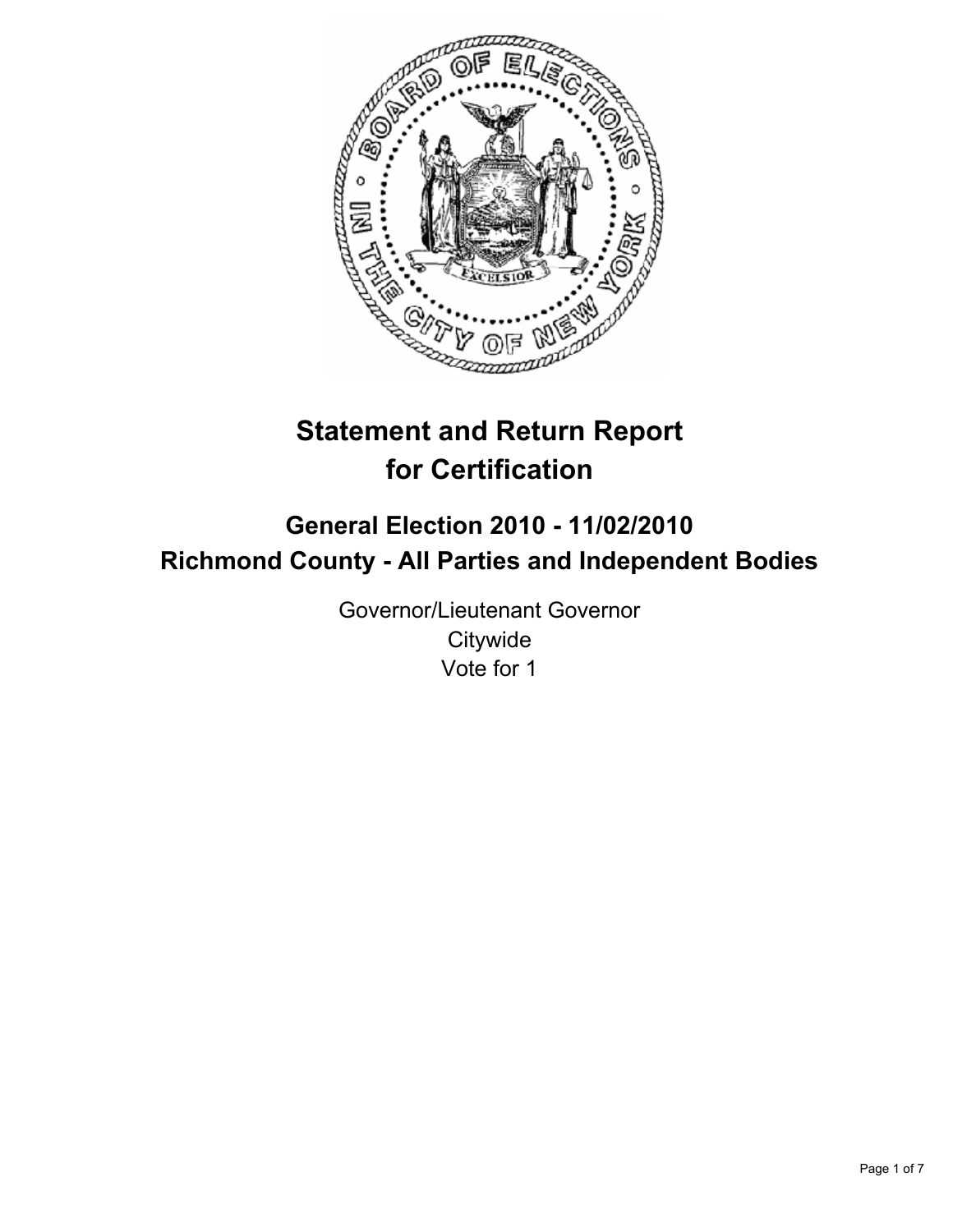

| PUBLIC COUNTER                                       | 16,620         |
|------------------------------------------------------|----------------|
| <b>EMERGENCY</b>                                     | 0              |
| ABSENTEE/MILITARY                                    | 647            |
| <b>AFFIDAVIT</b>                                     | 161            |
| <b>Total Ballots</b>                                 | 17,466         |
| ANDREW M CUOMO / ROBERT J DUFFY (DEMOCRATIC)         | 7,889          |
| CARL P PALADINO / GREGORY J EDWARDS (REPUBLICAN)     | 6,282          |
| ANDREW M CUOMO / ROBERT J DUFFY (INDEPENDENCE)       | 702            |
| CARL P PALADINO / GREGORY J EDWARDS (CONSERVATIVE)   | 1,223          |
| ANDREW M CUOMO / ROBERT J DUFFY (WORKING FAMILIES)   | 499            |
| HOWIE HAWKINS / GLORIA MATTERA (GREEN)               | 93             |
| JIMMY MCMILLAN (RENT IS 2 DAMN HIGH)                 | 153            |
| WARREN REDLICH / ALDEN LINK (LIBERTARIAN)            | 104            |
| KRISTIN M DAVIS / TANYA GENDELMAN (ANTI-PROHIBITION) | 83             |
| CHARLES BARRON / EVA M DOYLE (FREEDOM)               | 24             |
| CARL P PALADINO / GREGORY J EDWARDS (TAXPAYERS)      | 41             |
| AARON LUWISCH (WRITE-IN)                             | $\mathbf{1}$   |
| BETTY STRYKER (WRITE-IN)                             | $\mathbf{1}$   |
| CHRIS RIBANDO (WRITE-IN)                             | $\mathbf{1}$   |
| DANIEL M DONOVAN (WRITE-IN)                          | 1              |
| DAVID PATTERSON (WRITE-IN)                           | 3              |
| ELIZABETH CAMMARATA (WRITE-IN)                       | $\mathbf{1}$   |
| JAMES A ALFANO / JOSEPH RUSSO (WRITE-IN)             | 1              |
| NO NAME (WRITE-IN)                                   | 3              |
| RICK A LAZIO (WRITE-IN)                              | $\overline{2}$ |
| RICK A LAZIO / THOMAS V OGNBENE (WRITE-IN)           | $\mathbf{1}$   |
| SAM EAGLE (WRITE-IN)                                 | 1              |
| <b>Total Votes</b>                                   | 17,109         |
| Unrecorded                                           | 357            |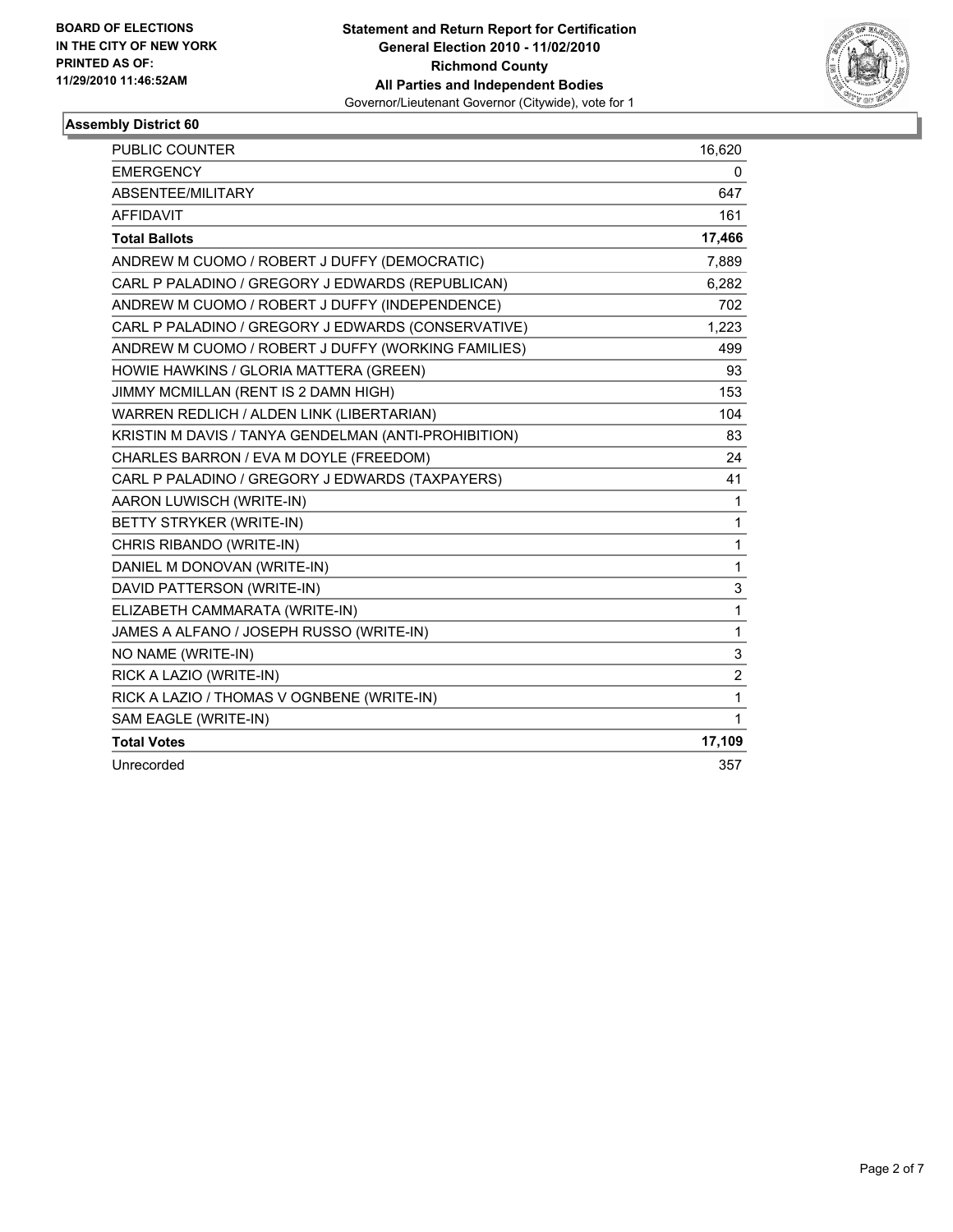

| <b>PUBLIC COUNTER</b>                                | 24,889       |
|------------------------------------------------------|--------------|
| <b>EMERGENCY</b>                                     | 0            |
| ABSENTEE/MILITARY                                    | 890          |
| AFFIDAVIT                                            | 354          |
| <b>Total Ballots</b>                                 | 26,195       |
| ANDREW M CUOMO / ROBERT J DUFFY (DEMOCRATIC)         | 15,921       |
| CARL P PALADINO / GREGORY J EDWARDS (REPUBLICAN)     | 5,258        |
| ANDREW M CUOMO / ROBERT J DUFFY (INDEPENDENCE)       | 998          |
| CARL P PALADINO / GREGORY J EDWARDS (CONSERVATIVE)   | 1,273        |
| ANDREW M CUOMO / ROBERT J DUFFY (WORKING FAMILIES)   | 1,089        |
| HOWIE HAWKINS / GLORIA MATTERA (GREEN)               | 190          |
| JIMMY MCMILLAN (RENT IS 2 DAMN HIGH)                 | 283          |
| WARREN REDLICH / ALDEN LINK (LIBERTARIAN)            | 160          |
| KRISTIN M DAVIS / TANYA GENDELMAN (ANTI-PROHIBITION) | 94           |
| CHARLES BARRON / EVA M DOYLE (FREEDOM)               | 240          |
| CARL P PALADINO / GREGORY J EDWARDS (TAXPAYERS)      | 47           |
| <b>BUD FOSTER (WRITE-IN)</b>                         | 1            |
| CRAIG GARCHASTY (WRITE-IN)                           | 1            |
| DANIEL CONNOR (WRITE-IN)                             | 1            |
| DAVID PATTERSON (WRITE-IN)                           | 3            |
| JOSEPH COLLINS (WRITE-IN)                            | $\mathbf{1}$ |
| LORI SADDLER (WRITE-IN)                              | 1            |
| MARC A JOSEPH (WRITE-IN)                             | 1            |
| MARC JOSEPH (WRITE-IN)                               | 1            |
| MARK COMPETIELLO (WRITE-IN)                          | 1            |
| MICHAEL R BLOOMBERG (WRITE-IN)                       | 1            |
| MIRIAM CUSICK (WRITE-IN)                             | 1            |
| NO NAME (WRITE-IN)                                   | 1            |
| NONE-OF-THE-ABOVE (WRITE-IN)                         | 1            |
| NORMA SUE WOLFE (WRITE-IN)                           | 1            |
| RICK A LAZIO (WRITE-IN)                              | 2            |
| ROBERT A BELLO (WRITE-IN)                            | $\mathbf{1}$ |
| ROBERT HELBOCK (WRITE-IN)                            | 1            |
| ROBERT KENNEDY JR (WRITE-IN)                         | 1            |
| RUDOLPH GIULIANI (WRITE-IN)                          | 2            |
| RUDOLPH GUILIANI (WRITE-IN)                          | $\mathbf 1$  |
| SOME BODY BETTER (WRITE-IN)                          | 1            |
| WILLIAM J SMITH (WRITE-IN)                           | 1            |
| <b>Total Votes</b>                                   | 25,579       |
| Unrecorded                                           | 616          |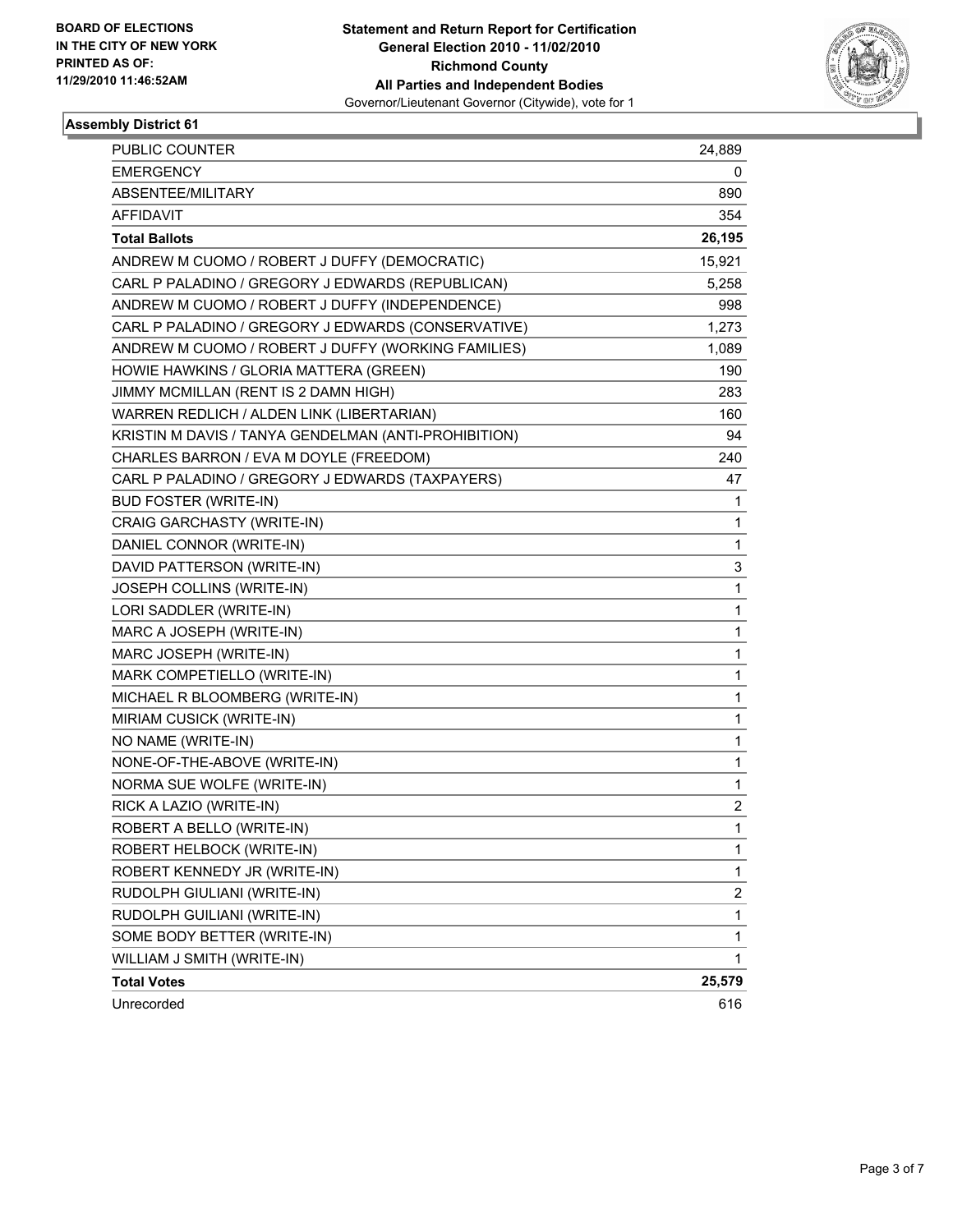

| PUBLIC COUNTER                                       | 29,387                  |
|------------------------------------------------------|-------------------------|
| EMERGENCY                                            | 1                       |
| ABSENTEE/MILITARY                                    | 843                     |
| AFFIDAVIT                                            | 222                     |
| <b>Total Ballots</b>                                 | 30,488                  |
| ANDREW M CUOMO / ROBERT J DUFFY (DEMOCRATIC)         | 11,741                  |
| CARL P PALADINO / GREGORY J EDWARDS (REPUBLICAN)     | 13,078                  |
| ANDREW M CUOMO / ROBERT J DUFFY (INDEPENDENCE)       | 1,271                   |
| CARL P PALADINO / GREGORY J EDWARDS (CONSERVATIVE)   | 2,386                   |
| ANDREW M CUOMO / ROBERT J DUFFY (WORKING FAMILIES)   | 669                     |
| HOWIE HAWKINS / GLORIA MATTERA (GREEN)               | 137                     |
| JIMMY MCMILLAN (RENT IS 2 DAMN HIGH)                 | 245                     |
| WARREN REDLICH / ALDEN LINK (LIBERTARIAN)            | 168                     |
| KRISTIN M DAVIS / TANYA GENDELMAN (ANTI-PROHIBITION) | 120                     |
| CHARLES BARRON / EVA M DOYLE (FREEDOM)               | 13                      |
| CARL P PALADINO / GREGORY J EDWARDS (TAXPAYERS)      | 97                      |
| ADAM KODZIELA (WRITE-IN)                             | 1                       |
| ALEX ZABLOCKI / DOMINICK DERUBBIO (WRITE-IN)         | 1                       |
| <b>BLANK (WRITE-IN)</b>                              | 1                       |
| CHRISTOPHER CHRISTIE (WRITE-IN)                      | 1                       |
| DAVID WRIGHT (WRITE-IN)                              | 1                       |
| DISAPPROVED (WRITE-IN)                               | 1                       |
| DUKE NUKEM (WRITE-IN)                                | 1                       |
| LEN CHIARELLO (WRITE-IN)                             | $\boldsymbol{2}$        |
| MICHAEL R BLOOMBERG (WRITE-IN)                       | 2                       |
| NONE (WRITE-IN)                                      | 1                       |
| RAY BARBARINO/STEVEN BARBARINO (WRITE-IN)            | 1                       |
| RICK A LAZIO (WRITE-IN)                              | 1                       |
| ROBERT A BELLO (WRITE-IN)                            | 1                       |
| RUDOLPH GIULIANI (WRITE-IN)                          | $\overline{\mathbf{c}}$ |
| RUDOLPH GULIANI (WRITE-IN)                           | $\overline{c}$          |
| RYAN MONKS (WRITE-IN)                                | 1                       |
| TERESA A ZERILLI (WRITE-IN)                          | 1                       |
| WILLIAM J MCGRATH (WRITE-IN)                         | 1                       |
| <b>Total Votes</b>                                   | 29,947                  |
| Unrecorded                                           | 541                     |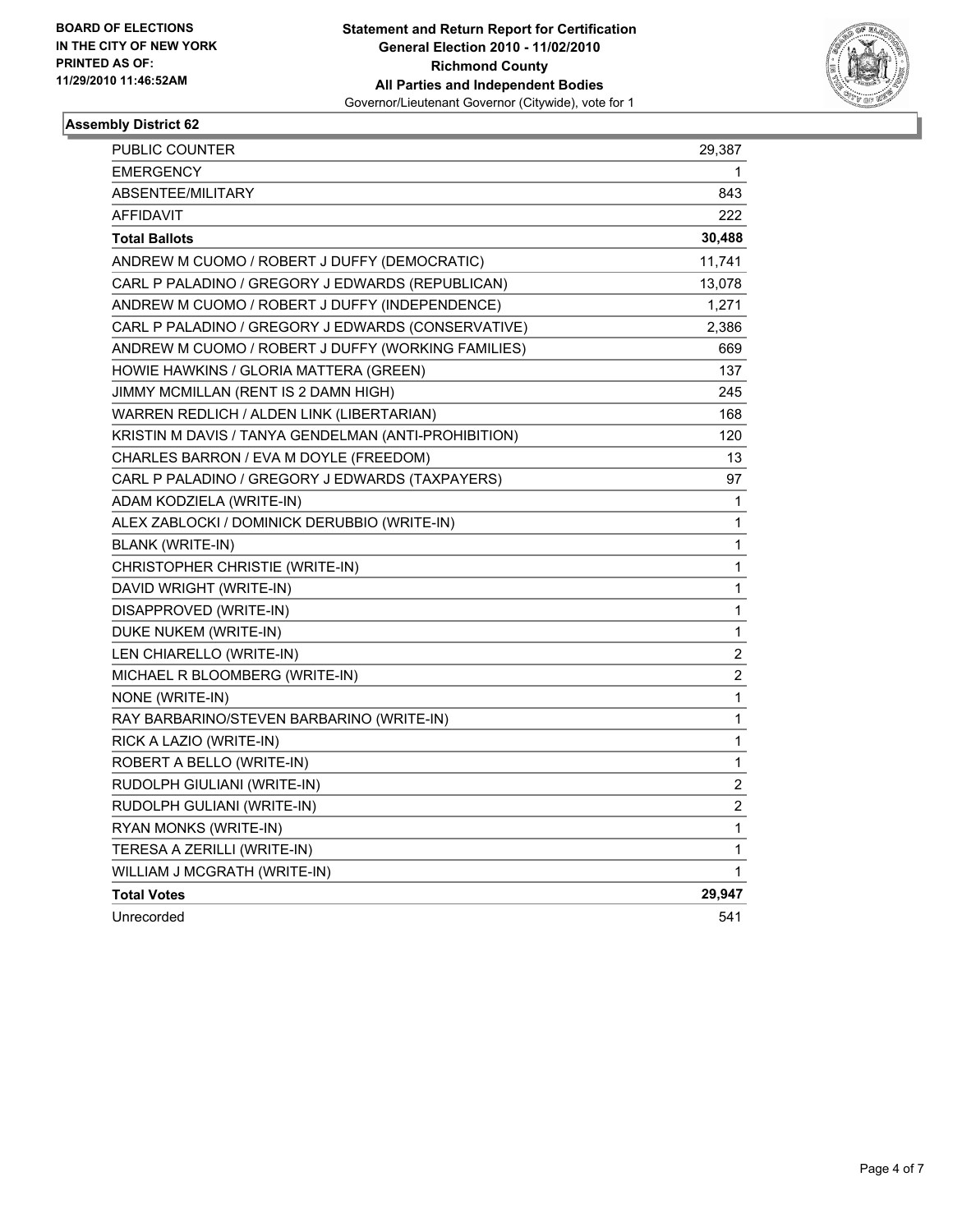

| <b>PUBLIC COUNTER</b>                                | 24,048                  |
|------------------------------------------------------|-------------------------|
| <b>EMERGENCY</b>                                     | 0                       |
| ABSENTEE/MILITARY                                    | 849                     |
| <b>AFFIDAVIT</b>                                     | 253                     |
| <b>Total Ballots</b>                                 | 25,219                  |
| ANDREW M CUOMO / ROBERT J DUFFY (DEMOCRATIC)         | 13,193                  |
| CARL P PALADINO / GREGORY J EDWARDS (REPUBLICAN)     | 7,869                   |
| ANDREW M CUOMO / ROBERT J DUFFY (INDEPENDENCE)       | 943                     |
| CARL P PALADINO / GREGORY J EDWARDS (CONSERVATIVE)   | 1,292                   |
| ANDREW M CUOMO / ROBERT J DUFFY (WORKING FAMILIES)   | 617                     |
| HOWIE HAWKINS / GLORIA MATTERA (GREEN)               | 132                     |
| JIMMY MCMILLAN (RENT IS 2 DAMN HIGH)                 | 232                     |
| WARREN REDLICH / ALDEN LINK (LIBERTARIAN)            | 126                     |
| KRISTIN M DAVIS / TANYA GENDELMAN (ANTI-PROHIBITION) | 103                     |
| CHARLES BARRON / EVA M DOYLE (FREEDOM)               | 63                      |
| CARL P PALADINO / GREGORY J EDWARDS (TAXPAYERS)      | 49                      |
| CHRISTOPHER CHRISTIE (WRITE-IN)                      | 1                       |
| <b>CURTIS SILWA (WRITE-IN)</b>                       | 1                       |
| DAIVD PATTERSON (WRITE-IN)                           | 1                       |
| DAVID PATTERSON (WRITE-IN)                           | 1                       |
| ED KOCH (WRITE-IN)                                   | $\overline{\mathbf{c}}$ |
| ELVIS ROSARIO (WRITE-IN)                             | 1                       |
| GOD JESUS CHRIST (WRITE-IN)                          | 1                       |
| MICKEY MOUSE (WRITE-IN)                              | 1                       |
| NO NAME (WRITE-IN)                                   | 1                       |
| RICK A LAZIO (WRITE-IN)                              | 1                       |
| RUDOLPH GIULIANI (WRITE-IN)                          | 5                       |
| THOMAS BAROZ (WRITE-IN)                              | 1                       |
| <b>Total Votes</b>                                   | 24,636                  |
| Unrecorded                                           | 583                     |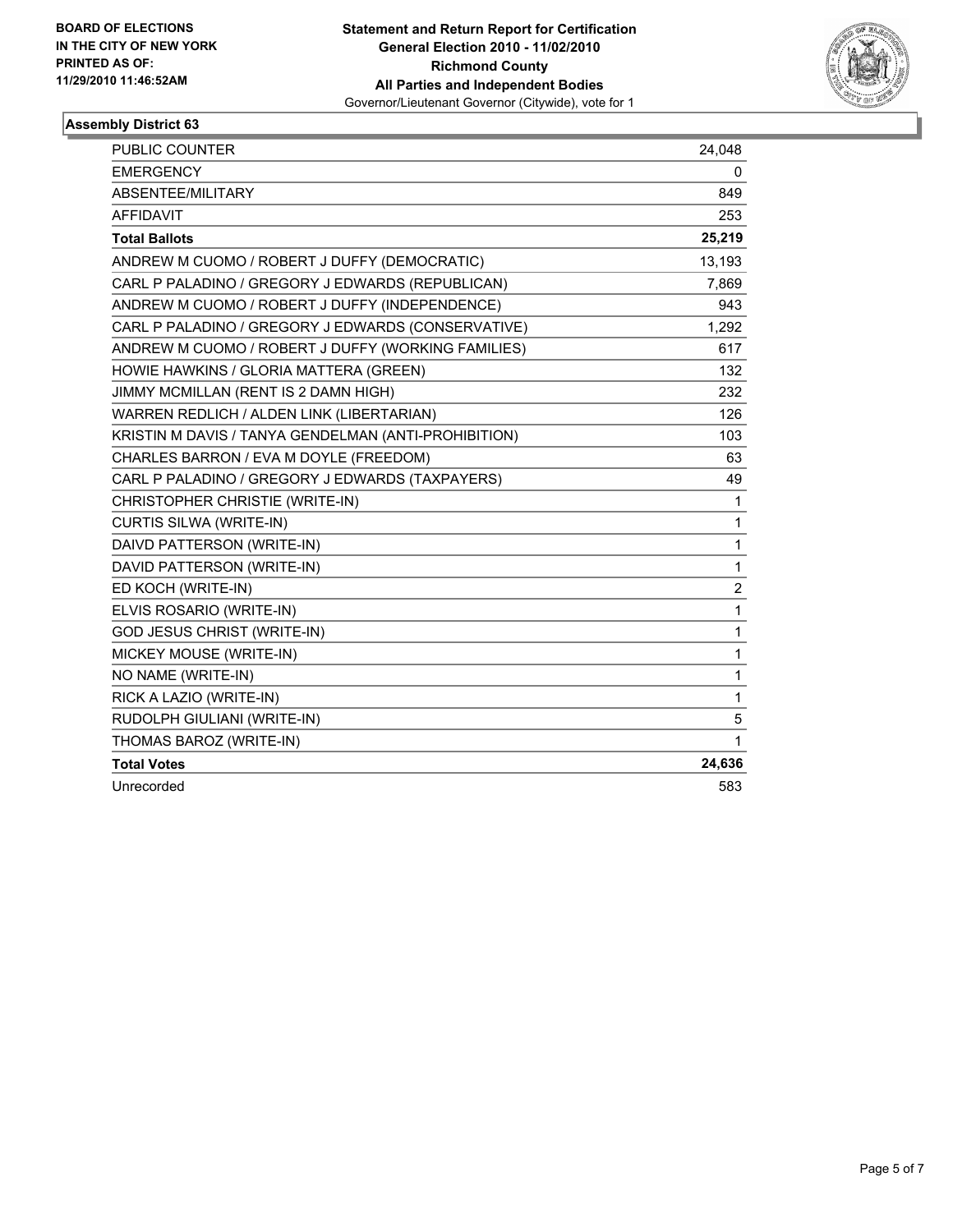

#### **Total for Governor/Lieutenant Governor (Citywide) - Richmond County**

| PUBLIC COUNTER                                       | 94,944         |
|------------------------------------------------------|----------------|
| <b>EMERGENCY</b>                                     | 1              |
| ABSENTEE/MILITARY                                    | 3,229          |
| <b>AFFIDAVIT</b>                                     | 990            |
| <b>Total Ballots</b>                                 | 99,368         |
| ANDREW M CUOMO / ROBERT J DUFFY (DEMOCRATIC)         | 48,744         |
| CARL P PALADINO / GREGORY J EDWARDS (REPUBLICAN)     | 32,487         |
| ANDREW M CUOMO / ROBERT J DUFFY (INDEPENDENCE)       | 3,914          |
| CARL P PALADINO / GREGORY J EDWARDS (CONSERVATIVE)   | 6,174          |
| ANDREW M CUOMO / ROBERT J DUFFY (WORKING FAMILIES)   | 2,874          |
| HOWIE HAWKINS / GLORIA MATTERA (GREEN)               | 552            |
| JIMMY MCMILLAN (RENT IS 2 DAMN HIGH)                 | 913            |
| WARREN REDLICH / ALDEN LINK (LIBERTARIAN)            | 558            |
| KRISTIN M DAVIS / TANYA GENDELMAN (ANTI-PROHIBITION) | 400            |
| CHARLES BARRON / EVA M DOYLE (FREEDOM)               | 340            |
| CARL P PALADINO / GREGORY J EDWARDS (TAXPAYERS)      | 234            |
| AARON LUWISCH (WRITE-IN)                             | 1              |
| ADAM KODZIELA (WRITE-IN)                             | 1              |
| ALEX ZABLOCKI / DOMINICK DERUBBIO (WRITE-IN)         | 1              |
| BETTY STRYKER (WRITE-IN)                             | 1              |
| <b>BLANK (WRITE-IN)</b>                              | $\mathbf 1$    |
| <b>BUD FOSTER (WRITE-IN)</b>                         | 1              |
| CHRIS RIBANDO (WRITE-IN)                             | 1              |
| CHRISTOPHER CHRISTIE (WRITE-IN)                      | $\overline{c}$ |
| CRAIG GARCHASTY (WRITE-IN)                           | 1              |
| CURTIS SILWA (WRITE-IN)                              | 1              |
| DAIVD PATTERSON (WRITE-IN)                           | $\mathbf 1$    |
| DANIEL CONNOR (WRITE-IN)                             | 1              |
| DANIEL M DONOVAN (WRITE-IN)                          | 1              |
| DAVID PATTERSON (WRITE-IN)                           | 7              |
| DAVID WRIGHT (WRITE-IN)                              | $\mathbf{1}$   |
| DISAPPROVED (WRITE-IN)                               | 1              |
| DUKE NUKEM (WRITE-IN)                                | 1              |
| ED KOCH (WRITE-IN)                                   | 2              |
| ELIZABETH CAMMARATA (WRITE-IN)                       | 1              |
| ELVIS ROSARIO (WRITE-IN)                             | 1              |
| GOD JESUS CHRIST (WRITE-IN)                          | 1              |
| JAMES A ALFANO / JOSEPH RUSSO (WRITE-IN)             | 1              |
| JOSEPH COLLINS (WRITE-IN)                            | 1              |
| LEN CHIARELLO (WRITE-IN)                             | 2              |
| LORI SADDLER (WRITE-IN)                              | 1              |
| MARC A JOSEPH (WRITE-IN)                             | 1              |
| MARC JOSEPH (WRITE-IN)                               | 1              |
| MARK COMPETIELLO (WRITE-IN)                          | 1              |
| MICHAEL R BLOOMBERG (WRITE-IN)                       | 3              |
| MICKEY MOUSE (WRITE-IN)                              | 1              |